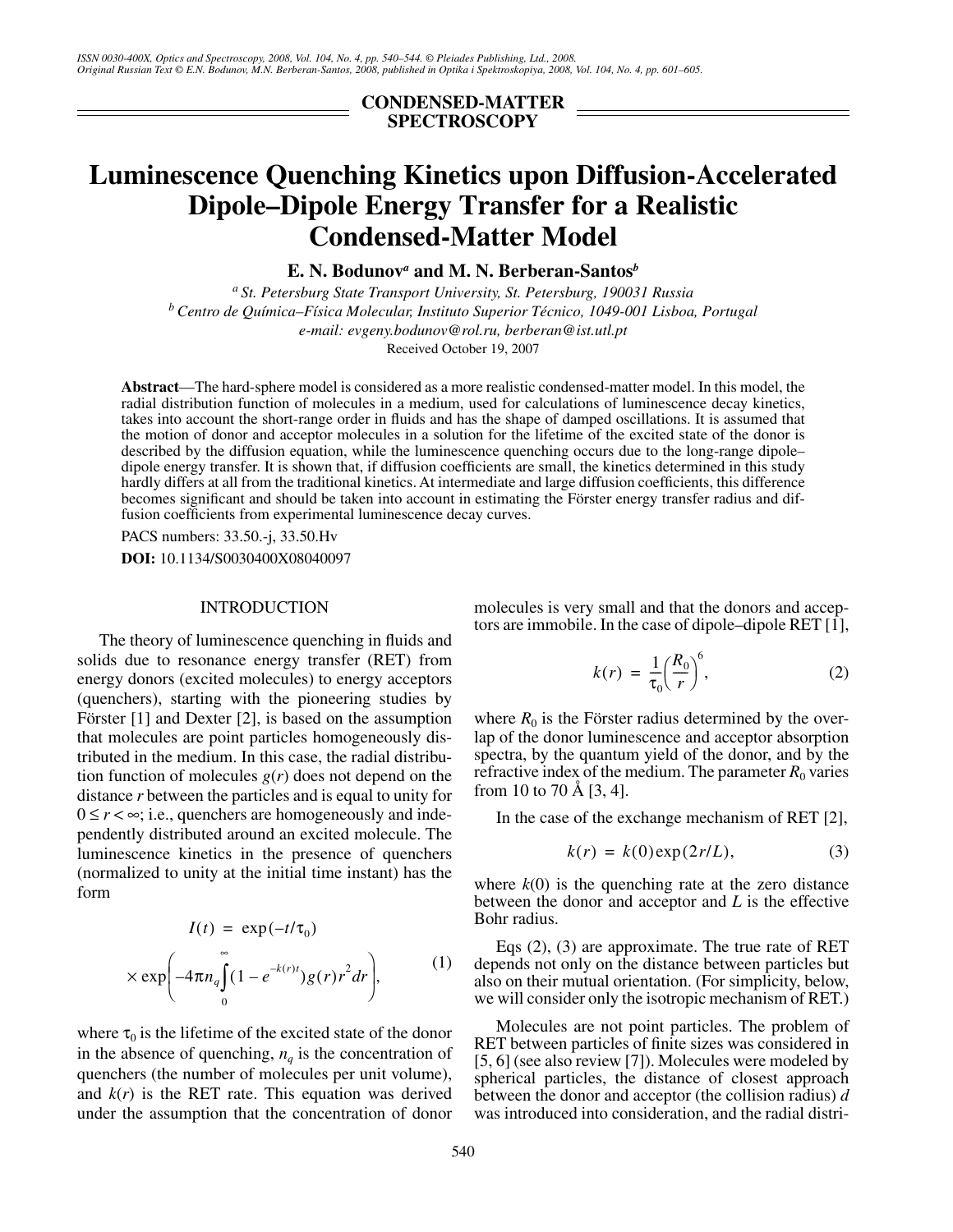bution function in Eq. (1) was represented by the unit step function (SF)

$$
g_{\rm SF}(r) = \begin{cases} 0, & r < d, \\ 1, & r > d. \end{cases} \tag{4}
$$

Taking into account the distance of closest approach, Eq. (1) can be rewritten in the form

$$
I(t) = \exp(-t/\tau_0) \exp(-cH(t)), \tag{5}
$$

$$
H(t) = 4\pi \int_{1}^{\infty} (1 - e^{-k(x)t}) g(x) x^2 dx,
$$
 (6)

where  $c = n_q d^3$  and  $x = r/d$ . In [5], the dipole–dipole RET was studied within the framework of this approximation. Note that the acceptors are still assumed to be independently distributed. This means that the model proposed is inapplicable in the case of large concentrations of acceptors.

As is known, taking into account the closest approach distance leads to the exponential decay (5) at short times ( $k(d)t \le 1$ ). At large times, the kinetics shows no noticeable difference for  $d = 0$  and  $d > 0$ .

In reality, the radial distribution function is a more complex function of distance than SF (4). There exists a long-range order in crystals and a short-range order in fluids, because of which the radial distribution function has the shape of damped oscillations. If the fluid density decreases, the radial distribution function approaches the SF (the gas phase). A number of models of fluids were proposed for calculating *g*(*r*). The simplest of them is the hard-sphere (HS) model [8]. This model was used in [9, 10] to calculate the rate  $K(t)$  of a diffusion-controlled reaction. It was shown that the time dependence of the reaction is the same as for SF (4),  $K(t) = \alpha + \beta \sqrt{t}$ , but the  $\alpha$  and  $\beta$  parameters have more realistic values.

In this work, we study the kinetics of the luminescence decay caused by the dipole–dipole RET taking into account the short-range order and diffusion of molecules in fluids. The same problem in the absence of diffusion of molecules was considered in our studies [11, 12].

## BASIC EQUATIONS

In fluids, molecules can move within the time  $\tau_0$  at a distance exceeding  $R_0$ , because of which the donor and acceptor molecules can approach each other and thus enhance the luminescence decay. The motion length depends on the solvent viscosity, and the motion process in the RET theory is usually described by the diffusion equation. The inclusion of diffusion leads to



**Fig. 1.** Radial distribution function (the HS fluid model) for the fluid densities  $\rho = (1) 0.5, (2) 0.8,$  and (3) 1.1.

replacement of the function  $H(t)$  in Eq. (5) by the function [3, 4, 13, 14]

$$
H(t) = 4\pi \int_{0}^{t} dt \int_{1}^{\infty} k(x) g^{*}(x, t) x^{2} dx.
$$
 (7)

Here,  $g^*(r, t)$  is the radial distribution function of donor–acceptor pairs in which the donor is in the excited state and the acceptor is in the ground state. This distribution function is the solution of the diffusion equation

$$
\frac{\partial g^*(r,t)}{\partial t} = D\Delta g^*(r,t) - k(r)g^*(r,t),\tag{8}
$$

where  $D$  is the diffusion coefficient equal to the sum of the diffusion coefficients of donor and acceptor molecules and  $\Delta$  is the Laplace operator. Equation (8) is solved under the initial and boundary conditions

$$
g^*(r,0) = g(r), \quad \frac{\partial g^*(r,t)}{\partial x}\bigg|_{r=d} = 0. \tag{9}
$$

To calculate the function  $g^*(x, t)$  and, hence, the luminescence kinetics in fluids (by formulas  $(5)$ ,  $(7)$ – $(9)$ ), we should know the radial distribution function *g*(*r*). This function was studied for several fluid models. We chose the HS model for  $g(r)$  [8] due to the following reasons. First, this model is the natural next step in the RET theory after SF (4). Second, the HS fluid was studied in detail; thus, analytical solutions [15, 20] and the Laplace transform [15] for *g*(*r*) were obtained, and tables for  $g(r)$  at various densities of fluids are available [18, 21, 22]. Third, the  $g(r)$  function for the HS model agrees well with the computer simulation data, although some discrepancies exist mainly in the region of high densities [21, 23].

In this study, we use the detailed tables of [18]. The HS distribution function for several dimensionless fluid densities  $\rho$  ( $\rho = n_f d^3$ , where  $n_f$  and *d* are the density and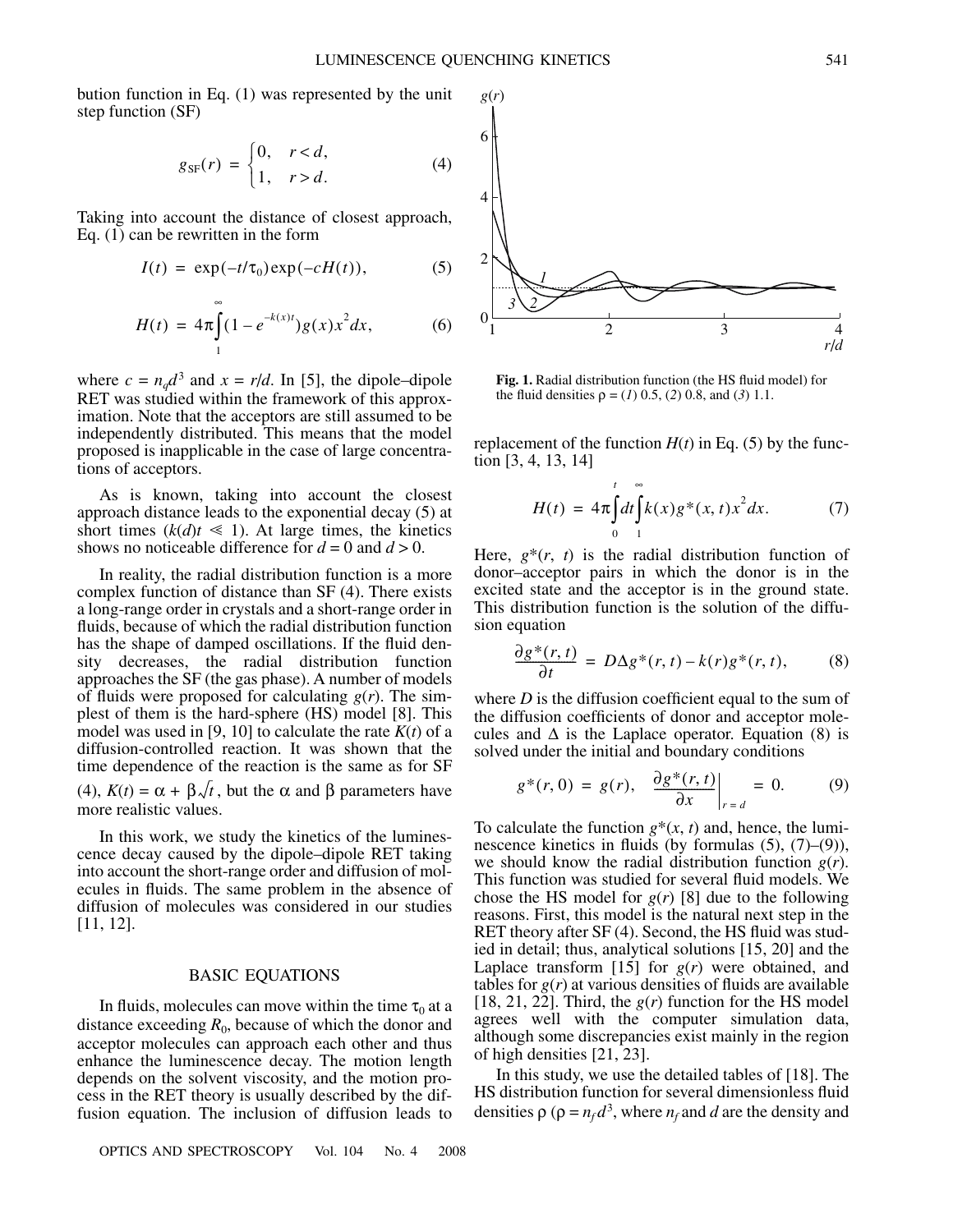

**Fig. 2.** Luminescence decay kinetics in the case of small diffusion coefficients,  $\rho = 0.8$ , and  $c = 1$ , calculated by the (curves  $I$ ) HS model, static quenching, with  $D = 0$  and  $R_0/d =$  (a) 1.5 and (b) 2; (solid curves 2) HS and (dotted curves 3) SF models with  $D\tau_0/d^2 = 1$  and  $R_0/d = (a) 1.5$  and (b) 2; and (dashed curves 4) SF model with  $R_0/d = 1.6$  and  $D\tau_0/d^2 = 0.75$ .

HS diameter of fluid molecules) is shown in Fig. 1. Note that there is a very simple analytical solution for *g*(*r*) at  $r = d$  [17],

$$
g(d) = \frac{1 + \xi/2}{(1 - \xi)^2}, \quad \xi = \frac{\pi \rho}{6}.
$$
 (10)

To simplify the calculation, hereafter we assume that the donors, acceptors, and fluid molecules are spherical particles of the same diameter *d*. In this case, the radial distribution functions for the donor–acceptor pairs in (6) and (9) and for the HS fluid molecules coincide with each other. For our calculations, we will use  $g(r)$  for  $\rho =$ 0.8. There are two reasons for this. First, the difference between SF (4) and  $g(r)$  for the HF fluid at this density is the most pronounced (according to formula (10) and data of [18], at the distance of closest approach,  $g(d) \approx$ 3.58 for  $\rho = 0.8$ ). Second, in the density range from 0.943 to 0.104 [22, 24], the solid and liquid phases are in thermodynamic equilibrium.

Below, the luminescence kinetics calculated using the HS radial distribution function and SF (4) will be called HS and SF kinetics, respectively.

# CALCULATION RESULTS

**Small diffusion coefficients (** $D\tau_0/d^2 < 1$ **). Our cal**culations show that the HS luminescence kinetics in the time interval  $0 < t/\tau_0 < 3$  is nonexponential (*H*(*t*) in formula (5) is a nonlinear function of time) and noticeably differs from the SF kinetics only if  $R_0/d < 2$  (Figs. 2a and 2b, where  $R_0/d = 1.5$  and 2, respectively;  $D\tau_0/d^2 =$ 1; and  $\rho = 0.8$ ). The difference in the HS and HF kinetics in Fig. 2a almost vanishes if the SF kinetics is calculated using  $R_0 / d$  increased from 1.5 to 1.6 and  $D\tau_0 / d^2$ simultaneously decreased from 1 to 0.75. This is understandable, because the luminescence decay in the case of weak diffusion is determined mainly by the static quenching, which occurs only at a short distance between the donors and acceptors, where the HS distribution function noticeably exceeds SF (4). The effect of diffusion of molecules becomes noticeable only at large times when quenching occurs at large distances, at which the HS function nearly coincides with function (4).

Intermediate diffusion coefficients  $D\tau_0/R_0^2 \sim I$ ). In this case, the luminescence decay is determined both by the static quenching and by the diffusion of molecules. At the initial stage, the luminescence decays nonexponentially (the static quenching) and then the decay becomes exponential (the quenching changes from static to diffusion-accelerated and, in formula (5),  $cH(t) = kt$  (Fig. 3),

$$
I(t) = \exp(-t/\tau_0) \exp(-kt). \tag{11}
$$

As is known [3, 4, 25, 26], at  $(D\tau_0/R_0^2)(t/\tau_0)^{2/3} \ge 1$ , the decay rate constant  $k$  for the SF kinetics in Eq.  $(11)$  has the form  $(k = k_{SF})$ 

$$
k_{\rm SF} = 0.676 \times 4\pi c \left(\frac{D\tau_0}{d^2}\right)^{3/4} \left(\frac{R_0}{d}\right)^{3/2} \tag{12}
$$

and depends on the product  $D^{3/4}R_0^{3/2}$ .

The calculations show a noticeable difference between the HS and SF kinetics (and between the corresponding functions  $H(t)$  not only at  $R_0/d < 2$ , but also at  $R_0/d \geq 2$ . Figure 3a shows these kinetics calculated for  $R_0/d = 1.5$  and  $D\tau_0/d^2 = 5$ . The difference in the curves is almost absent in the whole time interval  $0 \le$  $t/\tau_0 \leq 3$  if, calculating the SF kinetics, we increase the parameter  $R_0/d$  from 1.5 to 1.61 (simultaneously decreasing  $D\tau_0/d^2$  to 4.5) or to 1.57 (increasing  $D\tau_0/d^2$ from 5 to 7.5 (Fig. 3a)).

Figure 3b demonstrates analogous calculation results for  $R_0/d = 2$  and  $D\tau_0/d^2 = 10$ . The HS and HF kinetics almost do not differ from each other if  $R_0/d$  in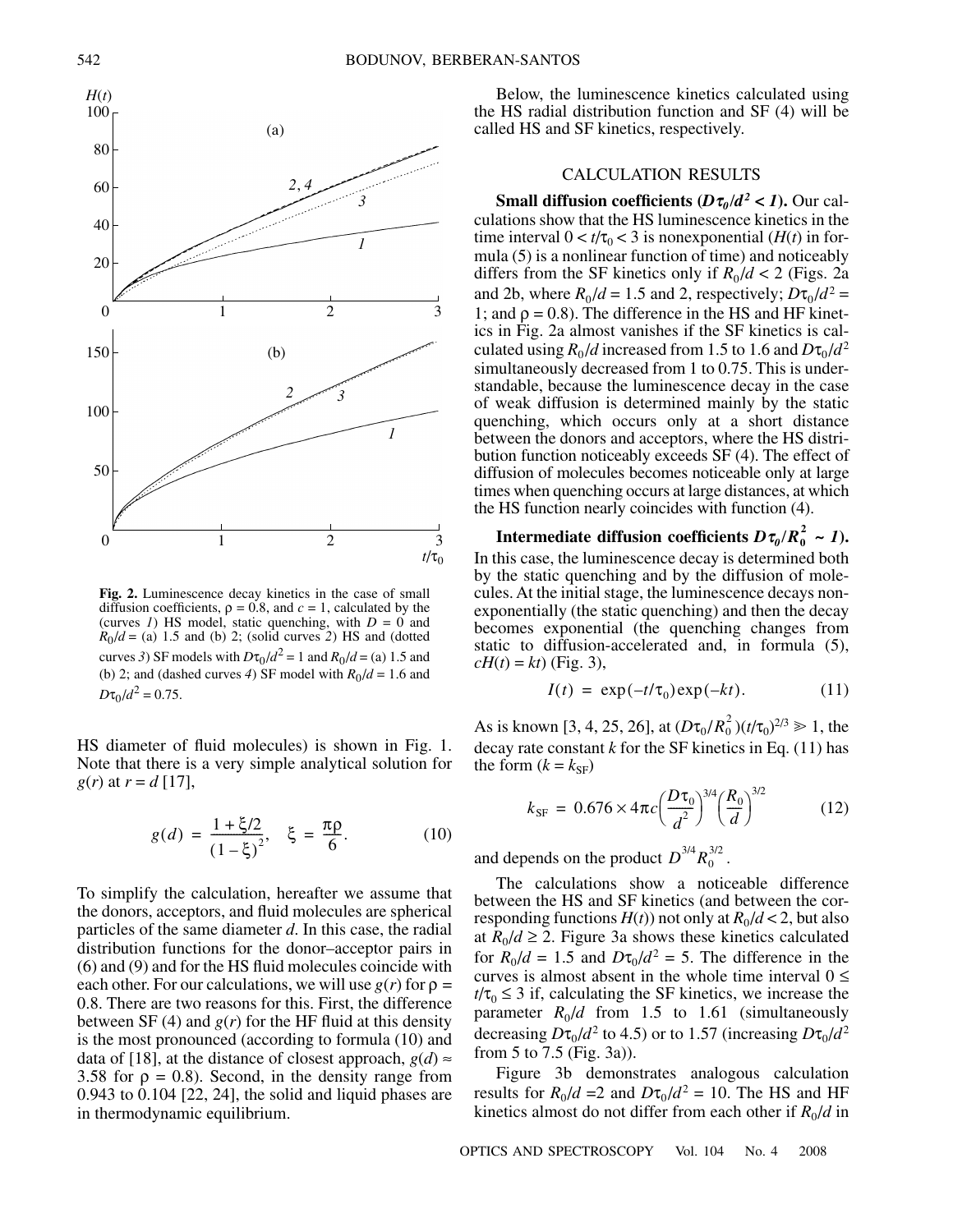.

calculating the SF kinetics is increased from 2 to 2.8 (with an unchanged diffusion coefficient, i.e.,  $D\tau_0/d^2$  = 10) or to 2.11 (with  $D\tau_0/d^2$  decreased from 10 to 9).

Extremely large diffusion coefficients ( $D\tau_{\textit{0}}/R_{\textit{0}}^{\textit{2}}$   $\gg$ *1***).** In this case, the luminescence decay is determined mainly by the diffusion of molecules, the luminescence kinetics being exponential in the whole time interval  $0 \le t/\tau_0 \le 3$  and described by formula (11). The HS and SF kinetics are different for all the values of the Förster energy transfer radius.

For the HS kinetics, the decay rate constant in (11)  $(\text{at } D\tau_0/R_0^2 \longrightarrow \infty)$  has the form  $(k = k_{\text{HS}})$ 

$$
k_{\rm HS} = 4\pi c \int_{1}^{\infty} k(x)g(x)x^2 dx,
$$
 (13)

and the decay constant for the SF kinetics  $(k = k_{SF})$  is [3]

$$
k_{\rm SF} = 6 \frac{4\pi}{3} c \left(\frac{R_0}{d}\right)^6 \frac{1}{y^{3/4}} \frac{I_{3/4}(0.5\sqrt{y})}{I_{-3/4}(0.5\sqrt{y})},\tag{14}
$$

where  $y = \left(\frac{R_0}{d}\right)^6 \frac{d^2}{D\tau}$  and  $I_{\pm 3/4}$  is the Bessel function of the imaginary argument. Formula (14) together with  $\left(\frac{R_{0}}{d}\right)^{6}\frac{d^{2}}{D\tau_{0}}$ 

(11) is valid at  $R_0^3 / (D\tau_0)^{3/2} \ll 2$  [3].

At rather large diffusion coefficients, formula (14) can be expanded in a series in the small parameter *y*. As a result, we obtain

$$
k_{\rm SF} = 6 \frac{4\pi}{3} c \left(\frac{R_0}{d}\right)^6 \left\{ \frac{\Gamma(1/4)}{8\Gamma(7/4)} \right. \\
\left. + \left[ -\frac{\Gamma^2(1/4)}{128\Gamma(5/4)\Gamma(7/4)} + \frac{\Gamma(1/4)}{128\Gamma(11/4)} \right] y \right. \\
\left. + \left[ \frac{\Gamma(1/4)}{8\Gamma(7/4)} \left( \frac{\Gamma^2(1/4)}{256\Gamma^2(5/4)} - \frac{\Gamma(1/4)}{512\Gamma(9/4)} \right) \right. \\
\left. - \frac{\Gamma^2(1/4)}{2048\Gamma(5/4)\Gamma(11/4)} + \frac{\Gamma(1/4)}{4096\Gamma(15/4)} \right] y^2 + O(y^3) \right\}
$$

Substituting the numerical values for the  $\Gamma$  function, we finally have

$$
k_{\rm SF} = \frac{4\pi}{3}c\left(\frac{R_0}{d}\right)^6 \left(1 - \frac{3}{14}y + \frac{21}{440}y^2 + O(y^3)\right). \tag{15}
$$

As follows from formulas (13) and (15), at  $D\tau_0/R_0^2 \longrightarrow \infty$ , the constants  $k_{\rm HS}$  and  $k_{\rm SF}$  do not depend on the diffusion coefficient *D* and, in addition, their ratio  $k_{\text{H}S}/k_{\text{SF}}$  does not depend on  $R_0$  and is approximately 1.655. This means that the difference between

OPTICS AND SPECTROSCOPY Vol. 104 No. 4 2008



**Fig. 3.** Luminescence decay kinetics in the case of intermediate diffusion coefficients,  $\rho = 0.8$ , and  $c = 1$ , calculated by the (curves  $I$ ) HS model, static quenching, with  $D = 0$  and  $R_0/d =$  (a) 1.5 and (b) 2; (solid curves 2) HS and (dotted curves 3) SF models with  $R_0/d = (a)$  1.5 and (b) 2 and  $D\tau_0/d^2$  = (a) 5 and (b) 10; (dashed curves *4*) SF model with  $R_0/d =$  (a) 1.61 and (b) 2.8 and  $D\tau_0/d^2 =$  (a) 4.5 and (b) 10; and (dashed-and-dotted curves 5) SF model with  $R_0/d =$ (a) 1.57 and (b) 2.11 and  $D\tau_0/d^2 =$  (a) 7.5 and (b) 9. Curves *2* and *4* in Fig. 3a and curves *2*, *4*, and *5* in Fig. 3b virtually coincide.

the HS and FS kinetics can be eliminated in only one way; namely, when calculating the SF kinetics, it is necessary to increase the Förster radius by  $1.655^{1/6} \approx$ 1.088 times, i.e., less than by 10%; variations in the diffusion coefficients cannot eliminate this difference.

### **CONCLUSIONS**

In this study, the radial distribution function for the HS fluid model was used to calculate the luminescence decay due to the dipole–dipole RET. This model takes into account the short-range order in fluids, because of which the radial distribution function of molecules has a shape of damped oscillations.

The cases of small, intermediate, and large diffusion coefficients of molecules are considered. It is shown that, in all these cases, the luminescence decay for the dipole–dipole RET obtained within the framework of the HS model hardly differs at from the traditional